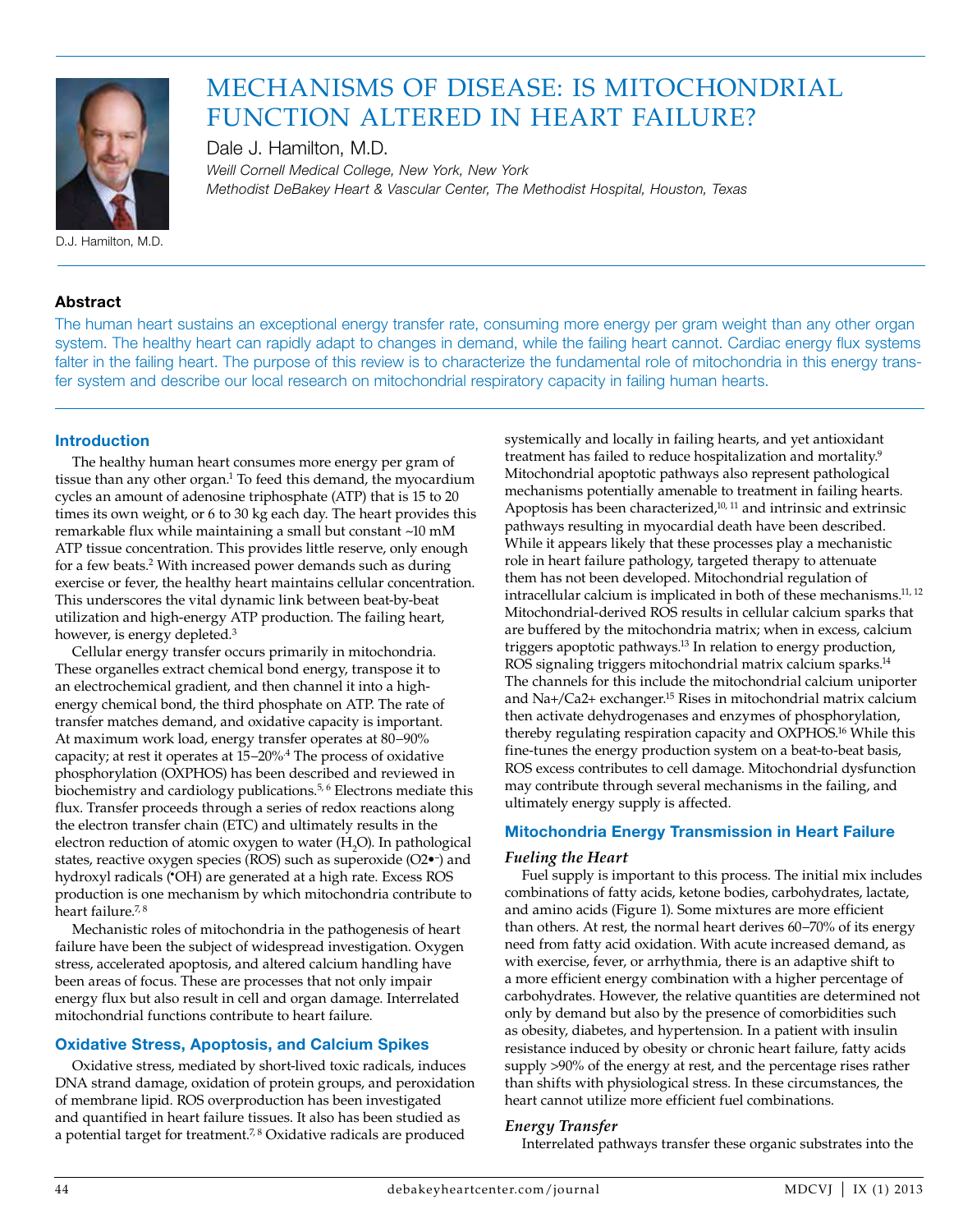

Figure 1. Schematic representation of the cardiac energy system. Three major components are denoted: substrate supply; Krebs cycle and oxidative phosphorylation (OXPHOS); the energy transfer system. The red oval demarks mitochondrial contained processes discussed in this review. Substrate combinations enter and are processed through the Krebs cycle. Electrons are delivered as NADH & FADH<sub>2</sub> to the electron transport chain (ETC), along which oxidative phosphorylation (OXPHOS) is completed. Newly formed ATP is transferred to cytoplasmic usage sites by phosphocreatine energy transfer system. Measurement of the phosphocreatine/ATP (PCr/ATP) ratio quantifies a cell's energy state.

mitochondrial matrix and the Krebs cycle (Figure 1). These include glycolysis, pyruvate carrier proteins, carnitine palmitoyltransferase (CPT-1), beta-oxidation, and amino acid exchangers. Once in the matrix, the Krebs cycle oxidizes carbon bonds and releases electrons to two carriers, nicotinamide adenine dinucleotide (NAD<sup>+</sup>) and flavin adenine dinucleotide (FAD). The newly formed NADH and  $\text{FADH}_2$  introduce electrons onto the ETC to fuel OXPHOS. This electron energy transfer proceeds through a series of oxidation-reduction reactions along four complexes that comprise the ETC. During the process, hydrogen ions (H+) are pumped to generate a proton motive force across the inner mitochondrial membrane. This force then drives an embedded inner membrane generator, F1F0-ATPase, to phosphorylate ADP. Newly formed ATP is then shuttled to and stored in the cytoplasm by the creatine kinase energy shuttle. This is a dynamic interlinked process, and its failure to continuously supply adequate ATP results in energy depletion.3

#### *Energy Measurement*

The energy state in heart failure has been quantified. Phosphorus-31 NMR spectroscopy yields data that is used to calculate a phosphocreatine-to-ATP ratio (PCr/ATP). As such it provides an in vivo assessment of a tissue energy state.<sup>17, 18</sup> This ratio is lower in failing hearts than in controls. Although both PCr and ATP compounds are reduced, consistent with impaired high energy phosphate metabolism, the decline in storage and transport molecule PCr is greater than that of ATP. This finding supports other evidence that heart failure is an energy depleted state, which has been documented as such for years.<sup>19</sup> This could be the result of impairment in any of the processes — from substrate mix to ATP transfer (Figure 1). (See Lemieux and Hoppel for a review of mitochondrial function in the human heart.<sup>20</sup>)

#### *Assessing Respiratory Capacity*

There are very few direct recordings of the energy respiratory capacity of mitochondria from the ventricular wall of failing



#### **Oxygraph recording from a nonfailing human left ventricular myocardium**

Figure 2. Representative oxygen tracing from isolated nonfailing human left ventricular wall mitochondria. Using high-resolution respirometry, the oxygen flux rates (red line) are normalized to milligram protein in the isolate. The first arrow denotes the rise in O<sub>2</sub> flux (red line) following addition of fatty acid substrate palmitoylcarnitine (PALM CARN), then ADP and MALATE. This is the state 3 rate. The second arrow notes flux rise after uncoupling with FCCP. The ratio of the state 3 [approx. 92 pmol/(s\*mg)] to uncoupled [approx. 99 pmol/(s\*mg)] give a measure of flux control (approx. 0.92 here). The third arrow highlights the abrupt fall in  $O<sub>2</sub>$  flux after adding the inhibitor antimycin A. This confirms a functionally intact electron transport chain.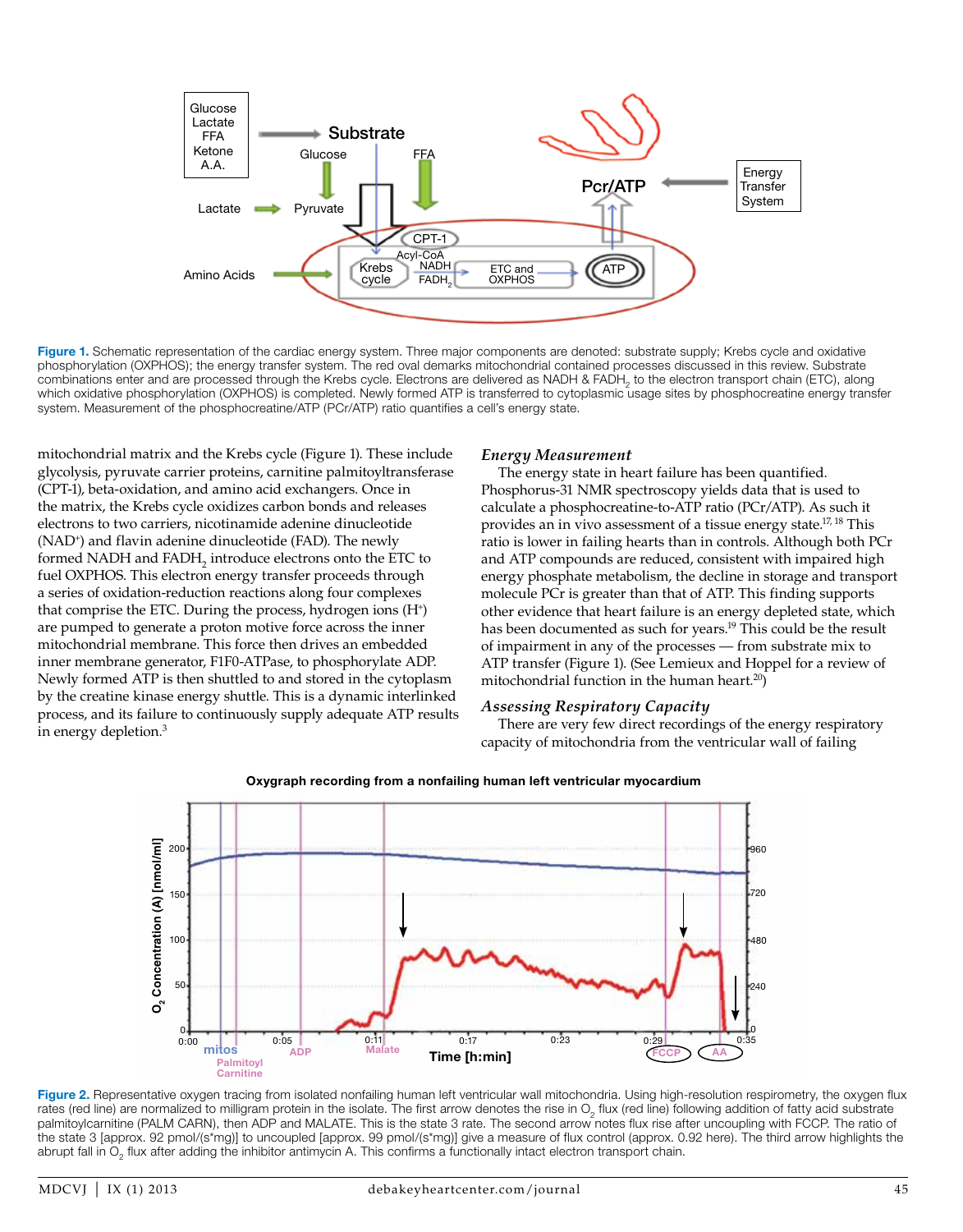human hearts. Studies performed on heart tissue from animal models have provided important insights, but alterations in these models might not be directly applicable to mitochondrial changes that occur in chronic human heart failure. Figure 2 illustrates a tracing of isolates from the left ventricular wall of a nonfailing heart. As can be seen, oxygraph tracings from high-resolution respirometers such as the Oroboros Instrument provide graphic and quantitative data that can be used to assess respiratory capacity and control. Patient safety, tissue procurement procedures, and processing times present challenges when investigating human heart tissue. Respiratory measurements of human heart mitochondrial isolates such as those illustrated in Figures 2 and 3 from our laboratory necessitate procurement of 1−3 g of myocardial tissue, with isolation completed within 60 to 90 minutes. Similar measurements can be performed more easily using permeabilized fibers. The use of these saponin permeabilized fibers reduces sample size requirements from 1−3 g of myocardial tissue for isolations to 30−40 mg for fiber preparations. These findings must be interpreted within the limitations of this technique.<sup>21</sup> As an alternative, left atrial appendage procurements are routinely accessible; however, like animal models, their energetic function might not correlate with left ventricle wall characteristics. Snap frozen tissue from transcutaneous biopsies cannot be analyzed for functionality, but they provide tissue for important assessments of gene expression, proteomics, metabolomics, and enzyme kinetics. These findings provide important complimentary information that relates to respiratory capacity. It remains that direct measurement of oxygen consumption from fresh tissue isolates provides specific information about mitochondrial functional integrity and energetic capacity.

# **Mitochondrial Respiratory Capacity in HF: TMH-based studies**

Our research team at The Methodist Hospital in Houston undertook a series of translational investigations to build on available information from the above-mentioned techniques. Drawing on legacy experience from the hospital's heart transplant program,<sup>22</sup> we reestablished procedures for human heart mitochondrial isolation and used protocols developed

during initial experiments with murine heart tissue to isolate mitochondria from fresh human ventricular tissue.

Our study involved patients with severe chronic heart failure resulting from both ischemic and nonischemic etiologies. By necessity, these samples are from patients with very advanced heart failure that requires either support or transplant. The findings from this tissue might not reflect earlier stages of heart failure. The large sample size requirement precluded percutaneous endomyocardial biopsy. Therefore, fresh ventricular tissue specimens were procured during left ventricular assist device surgery and orthotopic heart transplantation. We are also interrogating the metabolic effect of mechanical left ventricular support by investigating paired pre- and post-device heart samples. After surgical hand-off, 1−3 g of reddish scar-free tissue were dissected and promptly transported to nearby research laboratories. Preparation for mitochondrial isolation included mincing and homogenization in cold buffers that are designed to maintain mitochondrial function. These processed samples are centrifuged at differential speeds, rinsed, and respun to complete the isolation. Time is a limiting factor; functional mitochondria must be isolated and studied within 60 to 90 minutes. The time from surgical hand-off to mitochondrial isolation was reduced by 40 minutes on average, a distinct advantage of interdisciplinary teamwork combined with laboratory facilities minutes away from the operating suites.

# *A Population of Cardiac Mitochondria Retains Functional Capacity*

Once isolation is completed, respiratory measurements are taken. The study protocols were initially developed using a Clark electrode in collaboration with Dr. William Widger at the University of Houston's department of biochemistry. With these initial specimens, we directly measured membrane potential, phosphorous-to-oxygen ratios, and ATP production rates. Investigations were then complemented by high-resolution respirometry from Oroboros Instruments courtesy of the Methodist Hospital Research Institute's diabetes research laboratory. Figures 2 and 3 show representative tracings of nonfailing and failing left ventricular tissue isolates.



**Oxygraph recording from failing human left ventricular myocardium**

Figure 3. Representative oxygen consumption tracing from isolated failing left ventricular human mitochondria. O<sub>2</sub> flux recording (circled red line) following sequential addition of pyruvate, ADP, and glutamate-malate. This reflects the state 3 rate oxidative phosphorylation. Note the fall of  $O<sub>2</sub>$  flux (arrow) after addition of oligomycin, an inhibitor of OXPHOS. The next steep rise reflects the addition of mitochondrial uncoupler FCCP (carbonylcyanide p-triflouromethoxyphenylhydrazone). Rotenone, an inhibitor of complex I, causes a rapid drop in the oxygen consumption rate (circled). This supports the conclusion that the mitochondria are coupled with intact ETC chains. Blue line: O<sub>2</sub> concentration (nmol/ml); red line: rate of change in rate O<sub>2</sub> consumption [pmol/(s\*mg)].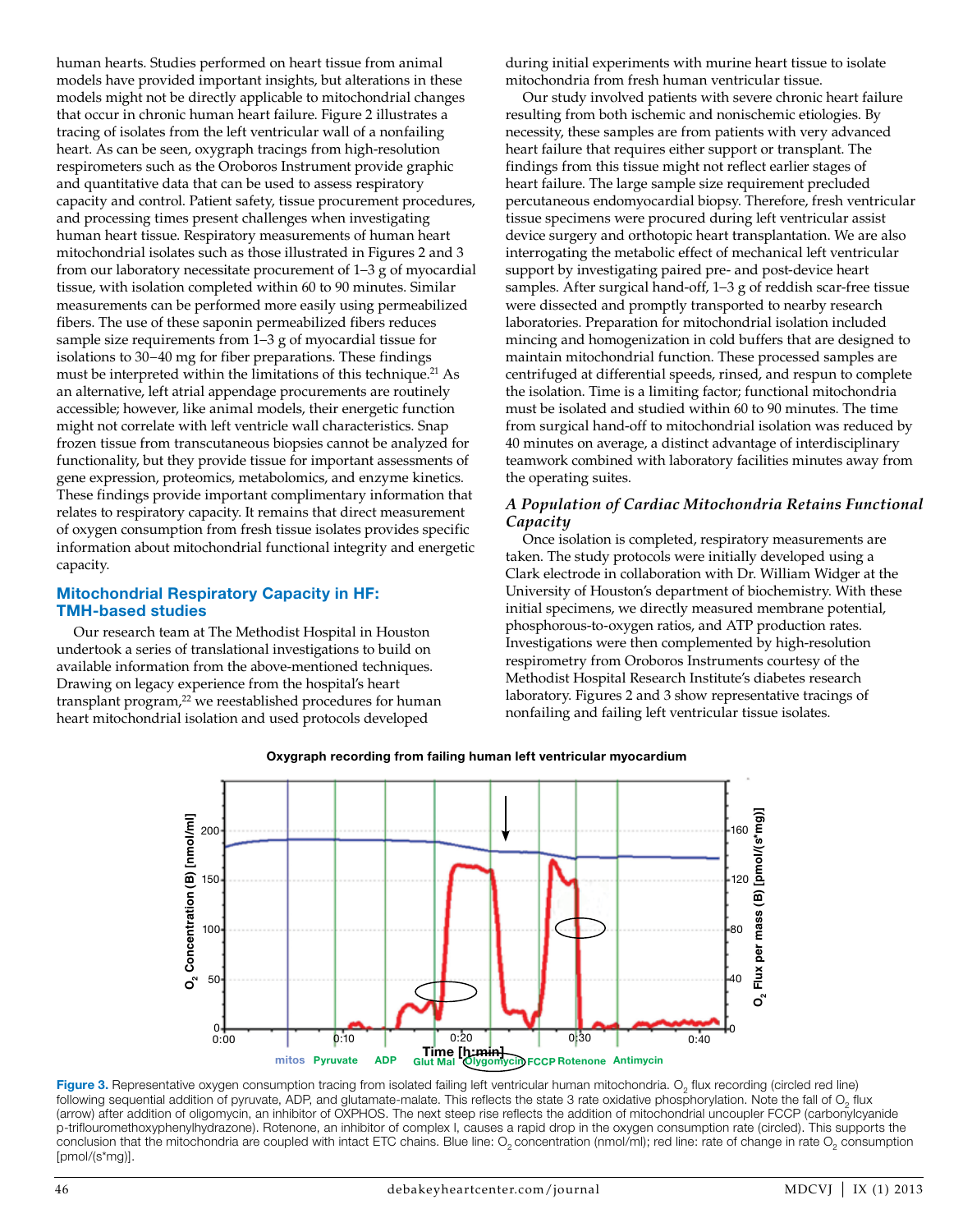Failing human heart isolates were first assessed without added substrate. They were found to consume low amounts of oxygen, indicating little oxygen wastage. As Figure 3 illustrates, the sequential addition of substrate pyruvate, ADP, then glutamatemalate rapidly stimulated OXPHOS and resulted in a steep rise in the oxygen consumption curve. The key findings in the figure are indicated by the arrow and circles. These include a rapid rise in oxygen consumption after pyruvate, ADP, and glutamate-malate (state 3 respiration) and the subsequent decline with OXPHOS inhibition, confirming intact phosphorylation apparatus. This is overcome by the addition of uncoupling agent carbonyl cyanide-4-(trifluoromethoxy)phenylhydrazone. Uncoupling unleashes respiratory control and allows electrons to flow at maximum ETC capacity. It requires an intact electron transport chain. As a final touch, complex I and complex III inhibitors (rotenone or antimycin A) were added. The findings illustrated in Figure 3 provide strong evidence for the survival of fully coupled and functioning mitochondria. This confirms electron transportdependent oxygen consumption. Oxygen flux, as indicated by the last circle in Figure 3, rapidly drops. The elements of the OXPHOS are functioning in these isolates. This is in contrast to similar published respirometry analyses that used permeabilized left ventricular fibers.<sup>23, 21</sup>

The ratio of state  $3$  [~162 pmol/O2/(s\*mg)] to uncoupled rate [~170 pmol/O2/(s\*mg)] in the failing left ventricular isolate shown in Figure 3 is 0.95, higher than recently reported flux ratios of 0.42 and 0.41 from studies using permeabilized fibers from heart disease and heart failure samples, respectively.<sup>23</sup> A lower coupling control ratio reflects limitation of OXPHOS by phosphorylation apparatus. Our finding supports integrity of this system, a finding we didn't anticipate. The results also differ from the impaired respiratory function reported from animal models of heart failure and human left atrial appendage isolates.<sup>24</sup>

#### *Limitations*

We documented the presence of functioning, coupled, ATPproducing mitochondria in heart failure ventricular samples from more than 40 patients. Broader conclusions from this are complicated by the presence of cellular subpopulations and regional differences. Within each myocardiocyte, mitochondria reside in two strategic subpopulations that function differently under a variety of conditions.<sup>25</sup> One subgroup, subsarcolemmal mitochondria, is positioned directly beneath membranes, and the other, interfibrillar mitochondria, is adjacent to myofibrils. In consideration of the evidence that these two subpopulations function differently in disease states, it is possible that we looked at surviving mitochondria isolated from only one of these populations.

Cardiac regional variation presents another variable. We compared mitochondrial function in isolates from different regions of the heart in a patient with hypertrophic cardiomyopathy. We published respiratory function assessments in tissue samples

from the left ventricular (LV) apex, right ventricular (RV) free wall, and LV septum.26 Regional differences were evident. In Table 1, the respiratory control ratios (RCR), a measure of coupled mitochondrial function defined as state 3 divided by state 4, is lowest for all substrates in the hypertrophied LV septum. Regional differences also exist between the LV apex and RV free wall, a finding confirmed in a paired sample analysis from a patient with primary pulmonary hypertension that we presented at the 2012 Heart Failure Society of America Annual Scientific meeting.<sup>27</sup> Conclusions about cardiac mitochondrial function drawn from investigations of atrial or left atrial tissue appendage samples as they apply to other cardiac regions must be interpreted in a narrow scope.<sup>24</sup>

# **Conclusions**

Our findings support the conclusion that mitochondria capable of robust energy production exist within ventricular tissue of chronic failing human hearts. There is compelling evidence that in situ function is impaired, as reported with phosphorus-31 NMR spectroscopy. A question arises as to what is happening during isolation to suddenly restore their respiratory function. If reversibility exists, this would give hope for metabolic-targeted treatments that could be used to enhance current therapies.

# **Clinical Implications**

Current treatments for heart failure are inadequate. Neurohormonal-based therapies have reduced mortality, but even today heart failure survival rates are no better than many cancers.28, 29 Hearts available for transplant are limited. To advance therapeutically, there is a compelling need to investigate underlying biological mechanisms, such as those involved in altered energy production. Attempts to treat energy deficiency have not been fully developed.<sup>30</sup> Agents that alter myocardial metabolism by shifting to favor glucose metabolism include ranolazine, propionyl L-carnitine, dichloroacetate, etomoxir, trimetazidine, and GLP-1 agonists.<sup>31</sup>

If, as our findings reveal, there is a population of dormant in vivo mitochondria that can return to full respiratory function, then this potential for reversibility will kindle speculation about potential future therapeutics. These treatments might include devices, such as the early phase use of less invasive unloading devices as bridges to recovery. Gene and microRNA transfection, hormonal administrations (leptin, adiponection), and incretinbased therapies could be tested for therapeutic benefit. One line of investigation might target the liver and visceral adipose as a source of lipotoxic compounds that alter mitochondrial substrate supply. Various therapeutics or surgical procedures to alter nutrient supply might lead to innovative heart failure treatment. Exploring the mechanistic link between heart failure and impaired systemic and organ-specific insulin action might inspire opportunities for therapeutic innovation. Translational investigation is necessary to explore the underlying biological mechanisms.

#### **Mitochondrial respiratory control ratio (RCR) by site for the different substrates\***

| <b>Site</b>  | <b>RCR</b> for<br><b>Palmitoyl Carnitine</b> | <b>RCR for Pyruvate</b><br><b>Malate</b> | <b>RCR</b> for<br><b>Glutamate Malate</b> | <b>RCR for Succinate</b> |
|--------------|----------------------------------------------|------------------------------------------|-------------------------------------------|--------------------------|
| LV apex      | 5.0616                                       | 3.0713                                   | 7.1832                                    | 1.5599                   |
| RV free wall | 3.9818                                       | 3.4478                                   | 7.6043                                    | 1.5005                   |
| LV Septum    | 3.0000                                       | 2.1090                                   | 2.5667                                    | 1.0000                   |

**Table 1.** Mitochondrial respiratory control ratios (RCR) taken from different regions of a heart from a patient with hypertrophic cardiomyopathy. RCR defined as state 3/state 4 represents a strong indicator of an intact coupled oxidative phosphorylation. Note lower numbers for all substrates from the septum isolates. Printed with permission from Cordero-Reyes et al.<sup>26</sup>